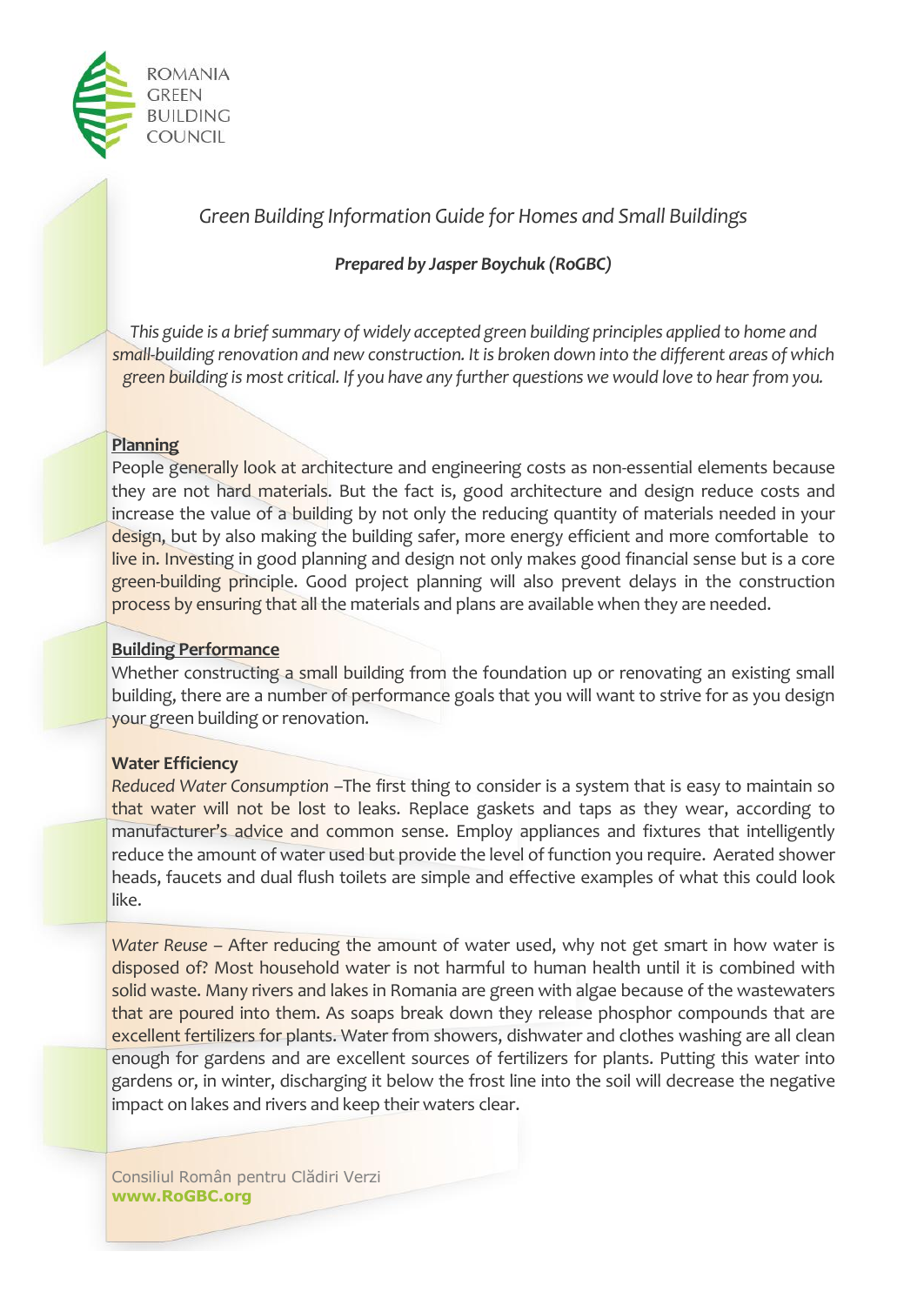

**Thermal Energy Efficiency – The Goal: Free Climate Control.** One of the most important aspects of a building is how it regulates internal temperature, which translates directly into the comfort of the occupants. There are two different ends to the spectrum of thermal efficiency. On one end is a small building that requires huge amounts of energy to maintain an indoor climate that is comfortable for the occupants. Through air conditioning and heating we can transform almost any space into a desired climate. This is an active climate control system. The other end of the spectrum is a small building that requires no additional energy to maintain comfortable temperature levels. This is a passive system. Some ideas on how to achieve it are natural ventilation; intelligent passive solar design; using water resources and vegetation for cooling; heat pumps and earth-based cooling; excellent insulation; energy-efficient windows and doors; and building -envelope design.

*Passive solar design* involves calculating an area of window surface that faces south to bring in enough warmth to heat the building. It is important to provide shading for summer months so that you can "turn off" this natural heat source. Another very simple technique for keeping homes cool in summer is light-colored roofing that absorbs less heat from the sun. In the winter, when roofs are covered with snow the loss of warming potential is less important. The opportunities to realize these goals are endless and diverse.

*Mechanical thermal systems* – When we have done our best to reach the goal of passive temperature regulation we may still need some energy input to make the building comfortable. Replacing old furnaces and air conditioners with newer, more energy-efficient units and investing more up front in higher efficiency units are great ways to realize energy systems and both usually pay for themselves in savings. Other important energy savings can be realized by insulating pipes and duct-work and installing pipe and duct work so that they are well within the building envelop and do not lose heat to the outdoors. This will reduce the drain on the heating system and ensure heat is delivered to the faucets and radiators rather into the walls.

**Electrical Energy Efficiency – The Goal: Low Energy Bills.** While the cost of electrical power is currently heavily subsidized, it is projected to rise dramatically over the coming years. Effective power saving systems provide homes with increased long-term value by future-proofing them from increases in energy prices while simultaneously delivering immediate short term savings.

*Lighting* – Natural light should be used as much as possible. The goal should be to optimize natural light and reduce artificial lighting needs. Good green design ensures lighting layouts use as few bulbs as possible and the most efficient fixtures to reduce the power drain of our system. LED and fluorescent lighting are both much more efficient than incandescent bulbs but are both suited to different tasks based on the quality of light they produce. Fluorescents produce "warmer" (more like sunlight) lighting but are less efficient, so use LEDs for exterior, walkways, task lighting and art lighting but use fluorescents for ambient room lighting. This combination will give you the highest efficiency with the best results. Lastly, we can give our lights a brain so that they intelligently manage the lighting of the building, dimming lights when some natural light is available, turning off the lights when occupants leave a room.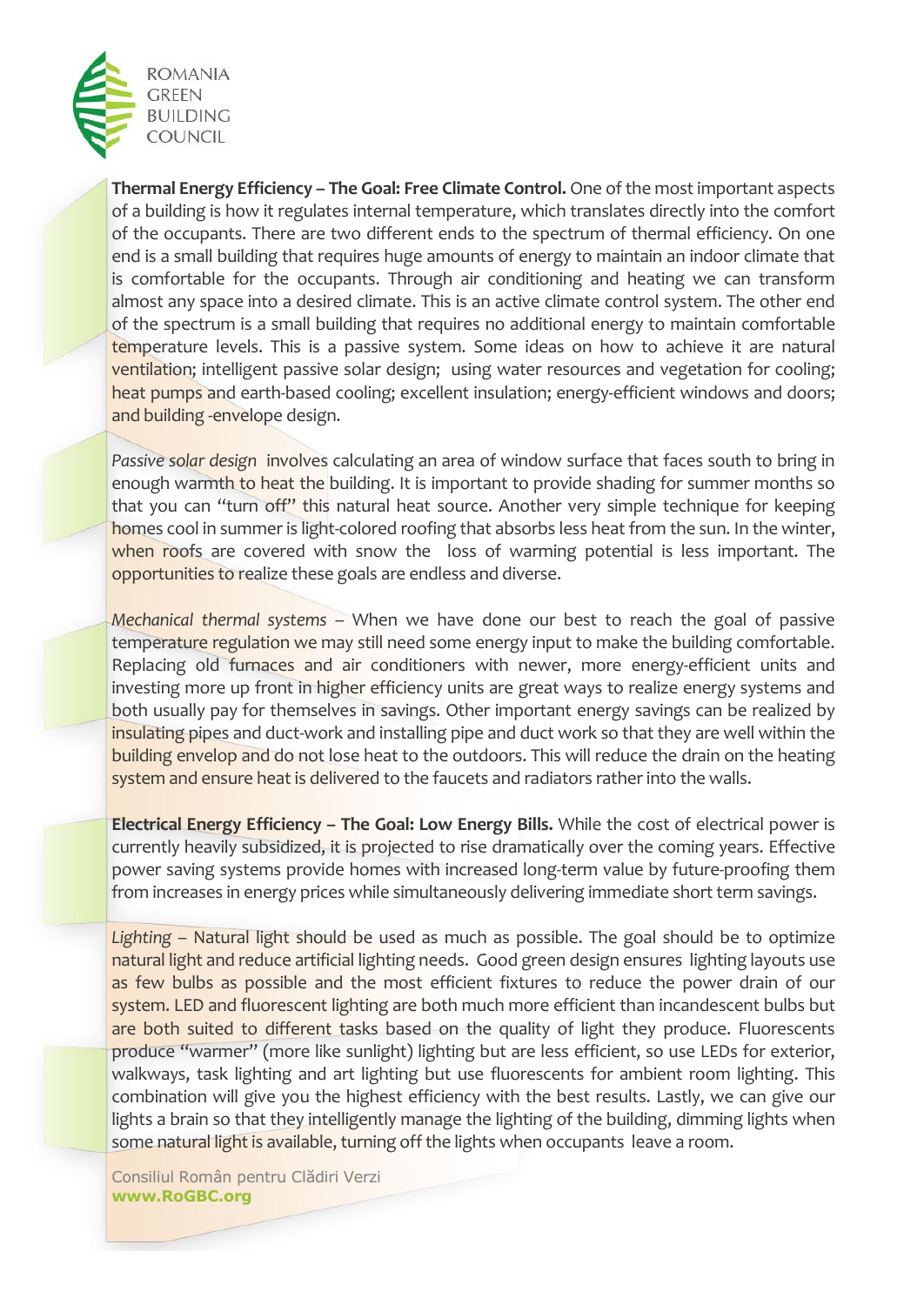

*Appliances* – The use of efficient appliances is another way to reduce energy consumption. Appliances such as refrigerators, washing machines and stoves have all improved in terms efficiency. From 1995 to 2000 alone refrigerators improved by 15%, washing machines up to 33% at high spin rates and stoves 7% Replacing old inefficient units with newer units will reduce your consumption and can create savings that make the change pay for itself.

## *Sustainable Use of Materials*

There are several major sources of concern when selecting your materials. The first is: Will these materials create an environment for occupants that is safe and healthy? The other concern is: are these materials sustainable? Does their production pollute the environment external to your site? Lastly we have to ask ourselves: are these materials durable?

**Sustainable Materials** - When we ask how sustainable a material is we generally ask how much damage is done to the planet to harvest the material and bring it to market. A common example of this is wood building material. When harvested sustainably, wood is a great natural material, but if it is not harvested in a sustainable manner the resulting deforestation can cause flooding, landslides and loss of wildlife. The Forest Stewardship Council (FSC) is an organization that certifies lumber that has been harvested in a manner that preserves the forests. Using certified wood and investigating the pros and cons and impacts of other materials does not take a great deal of time, but allows you to make informed decisions on the impacts your project will have. For further information contact the RoGBC.

**Reusing and Recycling** - instead of using new materials can reduce the financial and environmental costs of newly manufactured materials. Salvaging materials and refurbishing them from existing structure or other sites is a great way to add character to a project and economize on materials. Similarly, using waste products can be very effective. Foundations and retaining walls made of used car tires outperform concrete blocks in many respects. Using products that have been recycled, such as cellulose insulation from newspapers, is a great way to be green too.

**Local Materials –** Another thing to consider when selecting your materials is how far a material has to travel to get to your project. Construction materials are bulky and heavy and require significant fuel to transport. Reduction in their travel distances can offset price differences, should they exist, and preserves our limited fuel resources.

**Durability -** like other green building principles is one that places value on an investment in materials that may have a higher initial cost but have greater lifespan. Roofing shingles that need to be replaced every 40 years instead of every 20 years may be more expensive in the short term, but save money and produce less waste because they only have to be replaced half as often.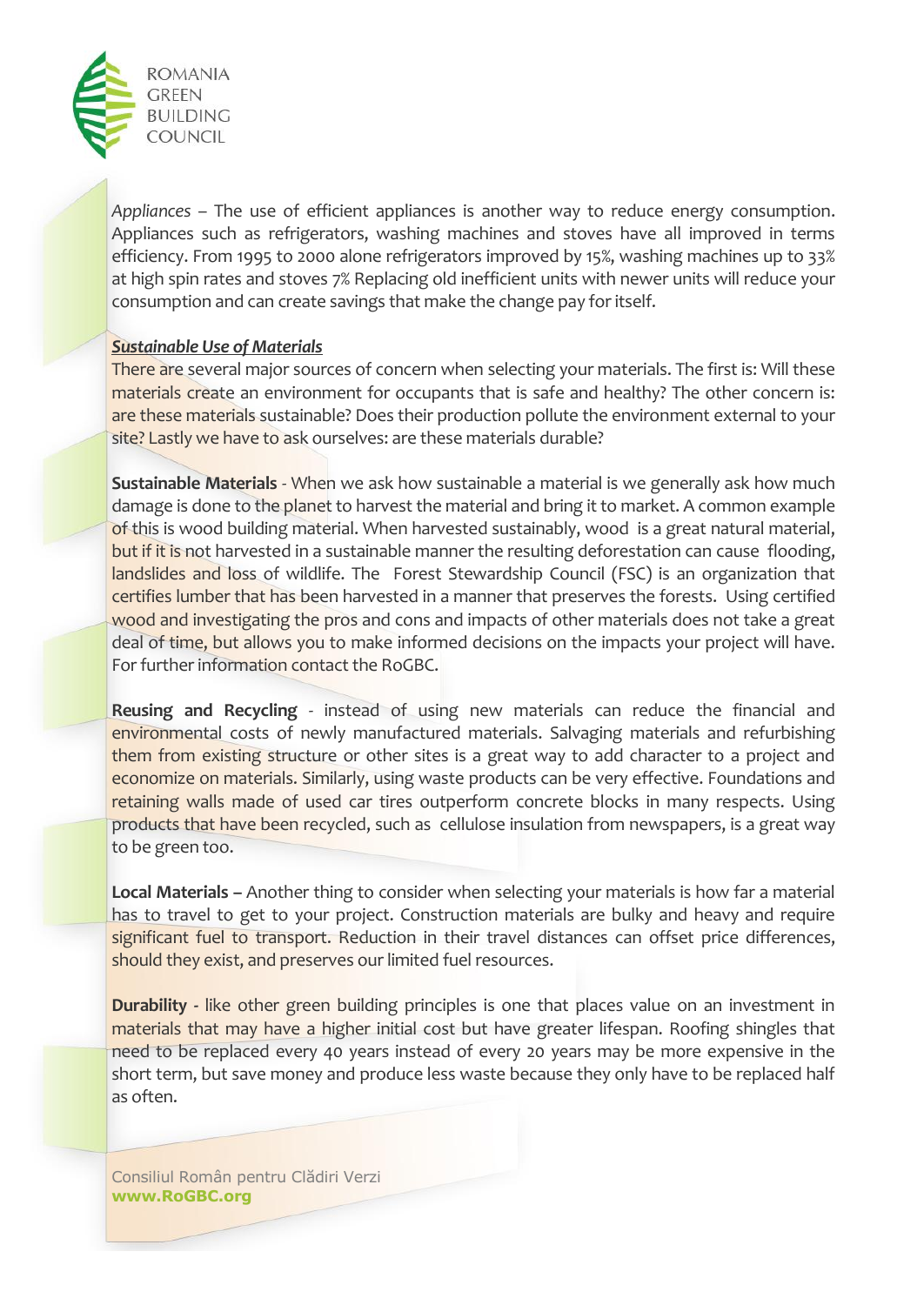

# **Indoor Air Quality, Ventilation and Health and Wellbeing**

The health of the building as a system can affect the health of occupants of the building on a holistic level.

**Healthy Materials** – When deciding if a material is healthy or not, we need to look at health problems caused by the products we use to build our homes. Most green building rating systems acknowledge one of the biggest problems as VOCs (Volatile Organic Compounds). Many products such as polystyrenes, paints, adhesives, carpeting and vinyl flooring are now required to list the VOC levels that their products emit. Even if the emissions levels are not listed on the container, the manufacturer is obliged to provide you with this information; you can get it off the material data sheets or on their websites. All of these products off gas VOCs over very long periods of time. VOCs have been linked to asthma, respiratory problems and even cancer. The easiest way to avoid this problems altogether is to use natural materials such as paints that use natural seed oils as solvents for instance. If you must use these materials, look for providers that have made efforts to lower the VOC emissions of their products. Another major health concern comes from formaldehyde and toxic preservative agents used in OSB and some types of insulation. These should be avoided altogether. A simple internet search of most products will give you a good idea of health concerns associated with it.

**Pest control** - is a source of indoor toxic chemical emissions. The use of window screens, a well sealed foundation and building envelope and keeping branches from nearby trees off the building will all reduce chances of pests in the home and the need to use chemicals to get rid of them.

**Fresh air** – While it is important to seal the building envelope for thermal efficiency and moisture control, it is also important that fresh air and oxygen are present in a small building to promote brain activity and good health. Bringing fresh air into a small building without losing climate-controlled air can be challenging but there are many good ideas out there on how to do it. Heat exchangers, for instance, heat or cool air as it enters the building by exchanging its heat with air being exhausted from the home. Plant life in green walls, greenhouses and house plants will also serve the function of cleaning the air and renewing oxygen content.

**Mold** – is a fungal growth that occurs in specific circumstances when there is excess moisture in a structure. The spores are released into the air were they irritate and damage the lungs. Mold exposure can lead to chronic respiratory illness and asthma. To avoid this create a building envelope that doesn't allow water to enter and avoid warm humid air from the inside condensing on cold surfaces that contact the outside. Internal sources of humidity such as showers and kitchens should be ventilated, exhausted and built of materials that resist mold. Make sure these exhausts do not vent into the attic but directly out the roof or wall to insure that moisture does not accumulate in the attic. Whatever is suggested by building codes, go well beyond it. This is an area where additional effort will dramatically improve the quality and longevity of the home. Another good way to prevent mold is to insulate cold water supply pipes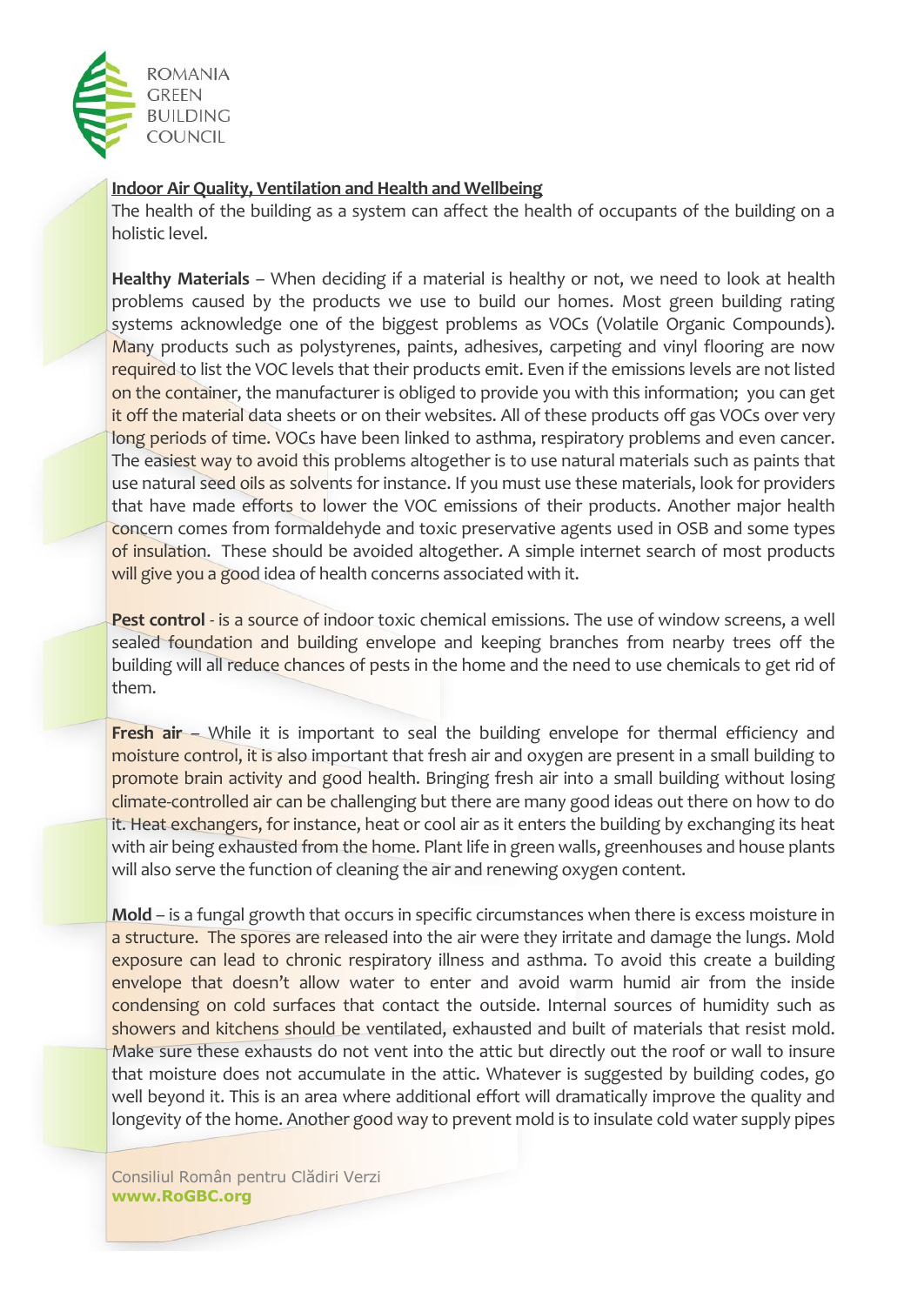

as condensation can form on them in hotter summer months, introducing moisture into the walls.

**Combustion** – It may be necessary to cook, heat or generate electricity with combustibles such as gas, wood or coal. Whenever possible it is good to avoid this but when it cannot be avoided, employ a system that is designed to compensate for products of combustion entering the home. Employ exhausts for kitchens, seal fireplaces to prevent leaks, design chimneys to avoid back draft. Provide sealed exhaust and supply for gas water heaters and furnaces so there is no chance that combustion gases can leak into the building. Also, to be sure everything is working, install air quality monitoring devices such as carbon monoxide detectors whenever possible.

### **Site Stewardship and Landscaping**

Consider how to have as little impact on a site as possible. The protection of trees and plants during construction or renovation may require some effort and consultation with specialists at times, but it will be well worth the time to protect the natural ecology of the site and work existing flora and fauna into the new home property. Indigenous plants and species on the site provide low-maintenance sustainable landscaping options and reduce the cost of landscaping in both the immediate and long term. They save money by requiring less watering, fertilizer and insecticides. Native bird and bat populations will provide enjoyment and free mosquito control. Increased pollinating insects will create healthy gardens with more beautiful flowers. Ponds and water features are excellent ways to store excess rainwater and dramatically improve biodiversity. Make sure you keep the water moving and aerated to prevent mosquitoes and excess algae growth.

Another common problem in construction projects in the destruction or loss of soils. Often, if left unchecked, disturbed soils on a building site will be washed away, with the rain ending up in storm drains as sediments that need to be removed by the city. If they are not removed, they can block sewers, creating problems with sewer gases and local flooding. Simple measures can be taken to avoid the loss of material due to erosion. Stockpiling soils for reuse in landscaping and construction is an important part of site stewardship and also reduces cost of removing soils and aggregate and their eventual replacement.

Effective landscaping is also very important for the durability of the structure. Water should be prevented from collecting around the foundation by ensuring it flows away from the house and ensuring good subsurface drainage paths for water.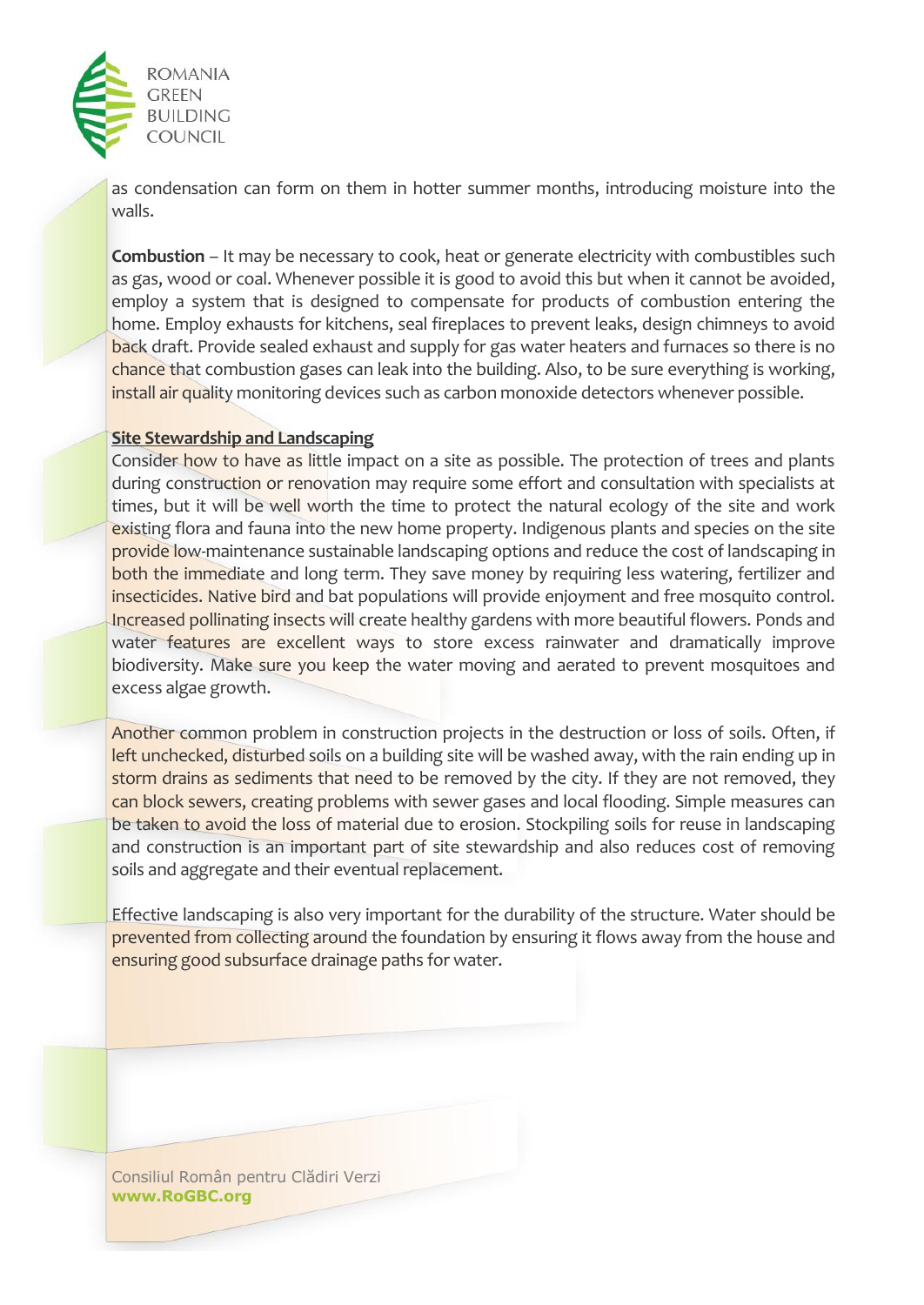

*The RoGBC "Is My Green Project Green?" Checklist*

## **Design and Planning**

- $\Box$  Were planning and design a central and well developed component to the project?
- $\Box$  Was a team brought together that integrates the diverse elements of building design into a holistic design?
- $\Box$  Was material use optimized, reducing quantities of materials used to minimums?
- $\Box$  Has the use of passive solar orientation and design principles been integrated into the design?
- $\Box$  Have passive ventilation design principles been integrated into the design?
- $\Box$  Did I try and keep the size of building as small as possible to suit the requirements of the occupants?
- $\Box$  Were active heating and cooling systems designed based on an energy analysis of room sizes and insulation?

### **Water Efficiency**

- $\Box$  Is the water system designed to be low maintenance and have existing systems been maintained to prevent leaks?
- $\Box$  Have low flow or aerated faucets and shower fixtures been installed in the kitchen and bathroom?
- $\Box$  Have dual-flush efficient modern toilets been installed in bathrooms?
- Is rainwater being collected for irrigation or other use?
- □ Are modern water efficient appliances being used?

## **Thermal Energy Efficiency**

- $\Box$  Is the building well insulated in the walls, attic and roof (U<0.4)?
- $\Box$  Has an effort been made to avoid and in existing systems identify and fix problems with thermal bridging (sections were insulation is incomplete or inadequate)?
- $\Box$  Are heat sources modern and efficient, furnaces and hot water heaters?
- $\Box$  Are pipes insulated to prevent condensation on cold water pipes and heat loss in hot water pipes?
- $\Box$  Are windows well insulated (U<0.4)?
- Do doors provide a good seal and are they well insulated?
- $\Box$  Has the feasibility and payback period (the amount of time for the cost to be offset by the savings) of solar hot water and air heating been explored and implemented if economical?

### **Electrical Energy Efficiency**

- $\Box$  Have incandescent light bulbs been replaced with more efficient LED and fluorescent options?
- $\Box$  Has the lighting plan been reviewed to ensure best locations for lights?
- $\Box$  Is natural lighting being used as much as possible?
- $\Box$  Have changes like skylights and light tubes been employed to reduce lighting needs?
- $\Box$  Has an intelligent lighting system been installed?
- $\Box$  Are modern high efficiency appliances being used?
- $\Box$  Has the building been evaluated by a third party auditor for energy performance and possible improvements?